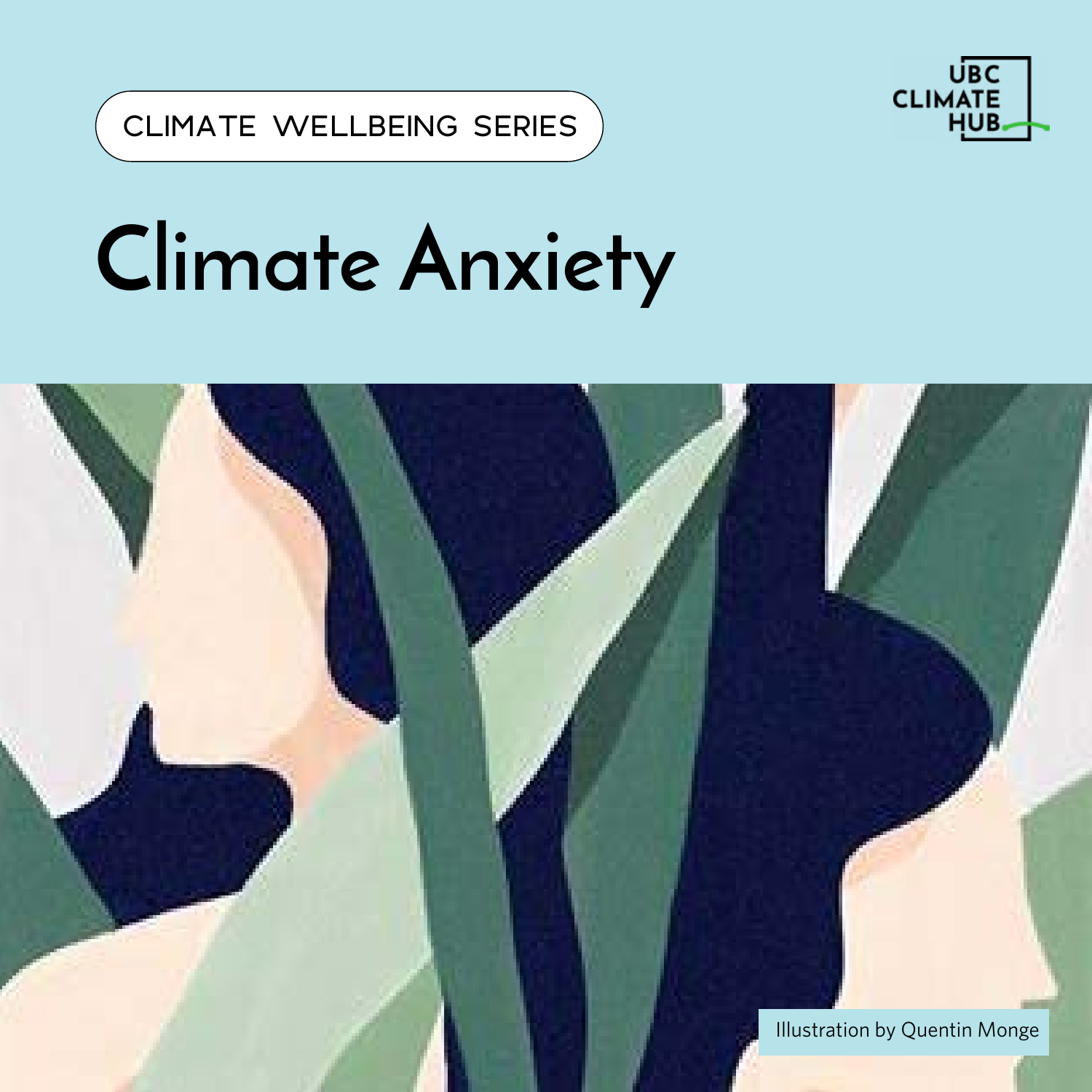### **What is climate anxiety?**

- •A state of ongoing fear, stress, or worry stemming from a sense of impending climate change impacts and processes.
- •A sense of threat and uncertainty about environmental doom.
- •Though one may not have experienced direct climate related disasters, we may fear we will soon experience it.
- •Climate anxiety can be mental, emotional and physical.
- •Climate work and organizing can also generate climate anxiety via grief, frustration, helplessness stemming from a lack of political action and significant changes needed.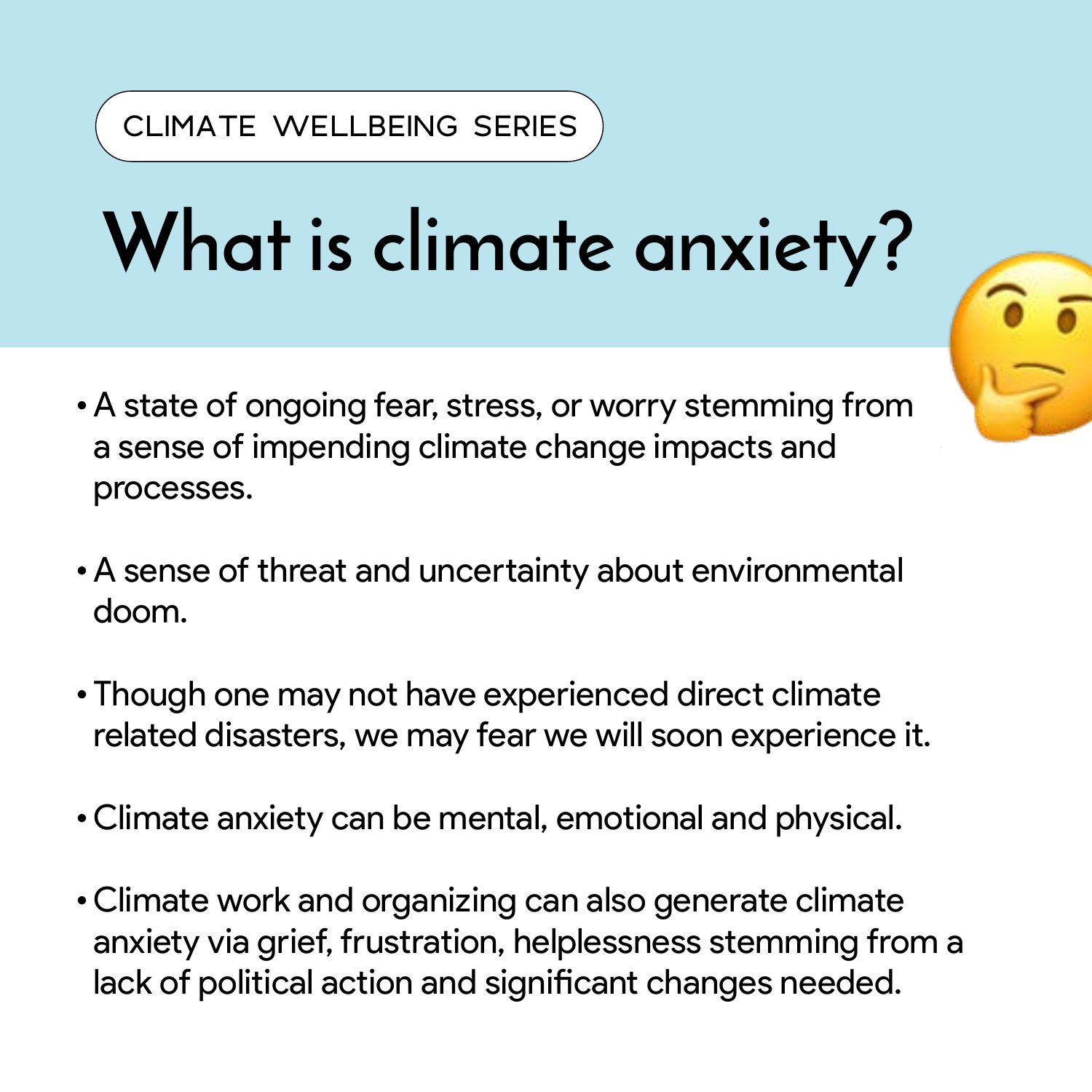# **How might climate anxiety impact our health and wellbeing?**



**Mentally** 

- •Anxious
- Stressed
- Worried
- Overwhelmed



- Fearful
- Lonely
- •Helpless
- Frustrated
- •Angry
- Guilty

**Physically** 

X

- Muscle tensions or ache
- Sleeplessness
- Chest tightness
- Upset stomach or digestion issues
- Restlessness
- Tension headaches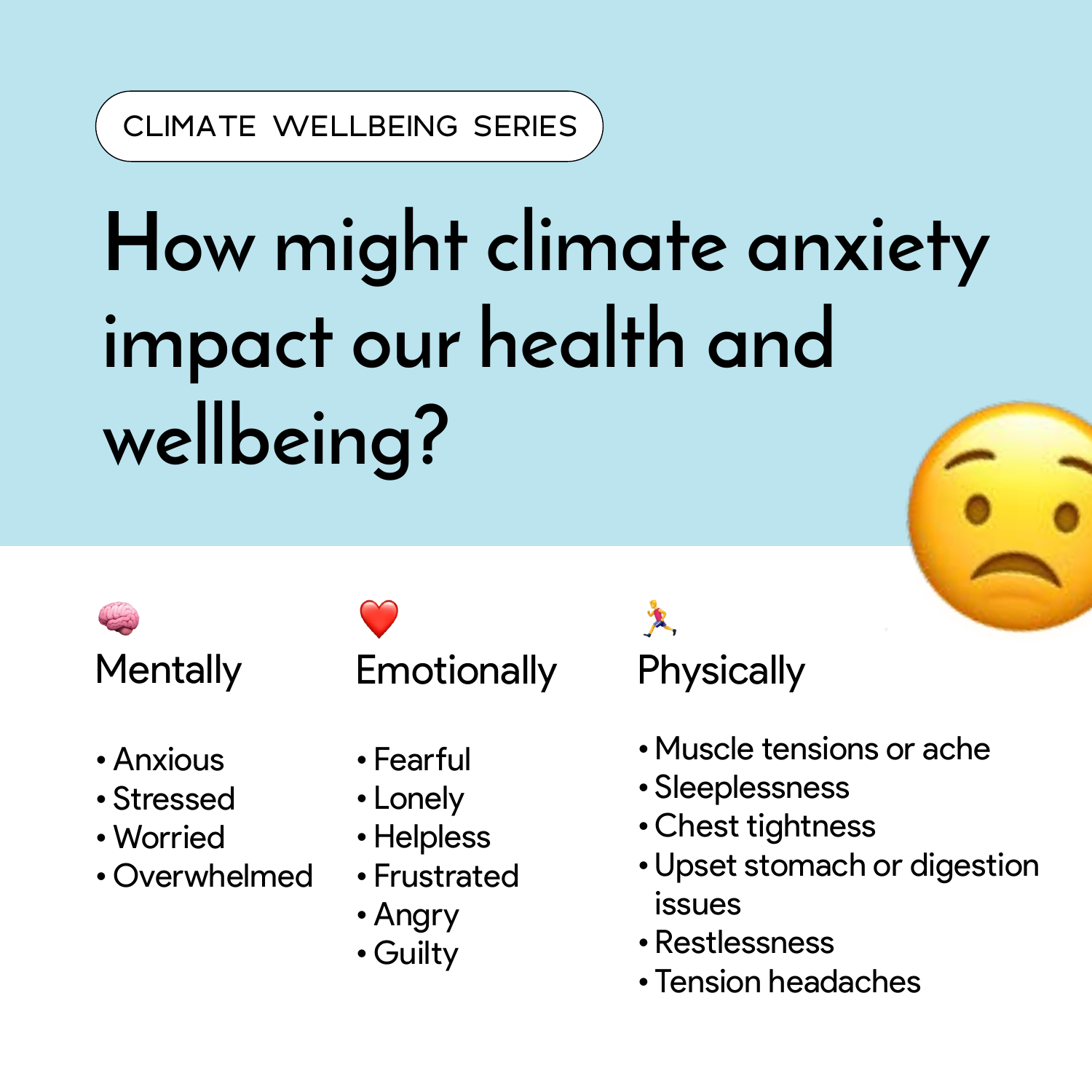### **And yes! Experiencing climate anxiety is normal.**

Climate anxiety is a valid response to experiencing or witnessing difficult or traumatic climate change issues. "Negative" or "non-positive" mental and emotional responses to climate change are not innately pathological or unhealthy.

 Validation and acknowledgement of such feelings is an important step in helping to process and move through these feelings, rather than getting stuck in them.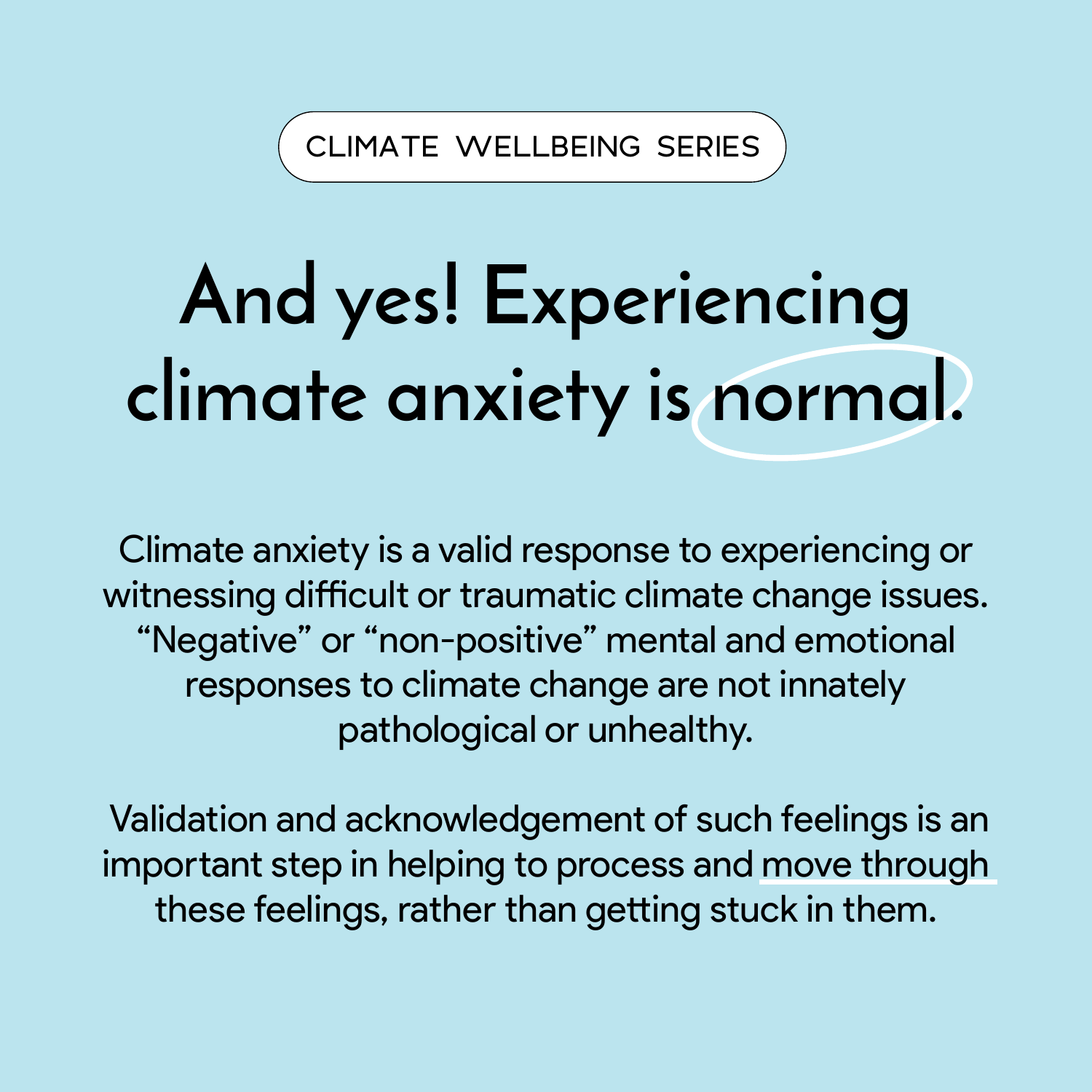We cannot control climate anxiety from happening but we can learn strategies and coping skills to redirected and manage climate anxiety.

Flipping the script from doom and gloom to narratives of care, compassion, hope, agency, and collective power to change systems, can help build momentum and motivation for expanding needed climate action.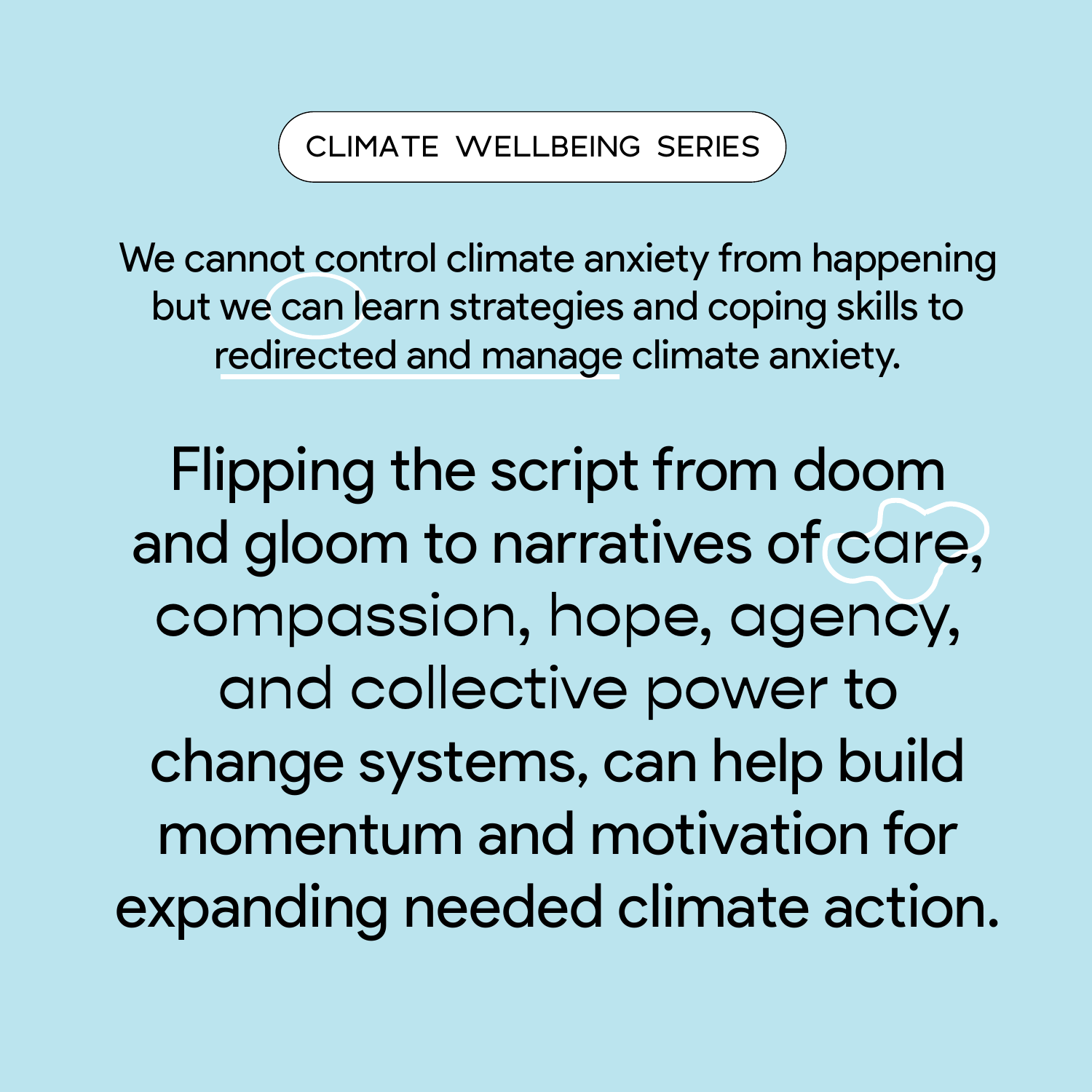Though climate change impacts everyone, everyone is not equally impacted by climate change, which can generate different and disproportionate experiences of climate anxiety and impacts on mental health and wellbeing.

In Canada and globally, community systems, institutions, and infrastructure must recognize and address historical & ongoing injustices that continue to generate inequitable mental health and climate anxiety burdens and community experiences.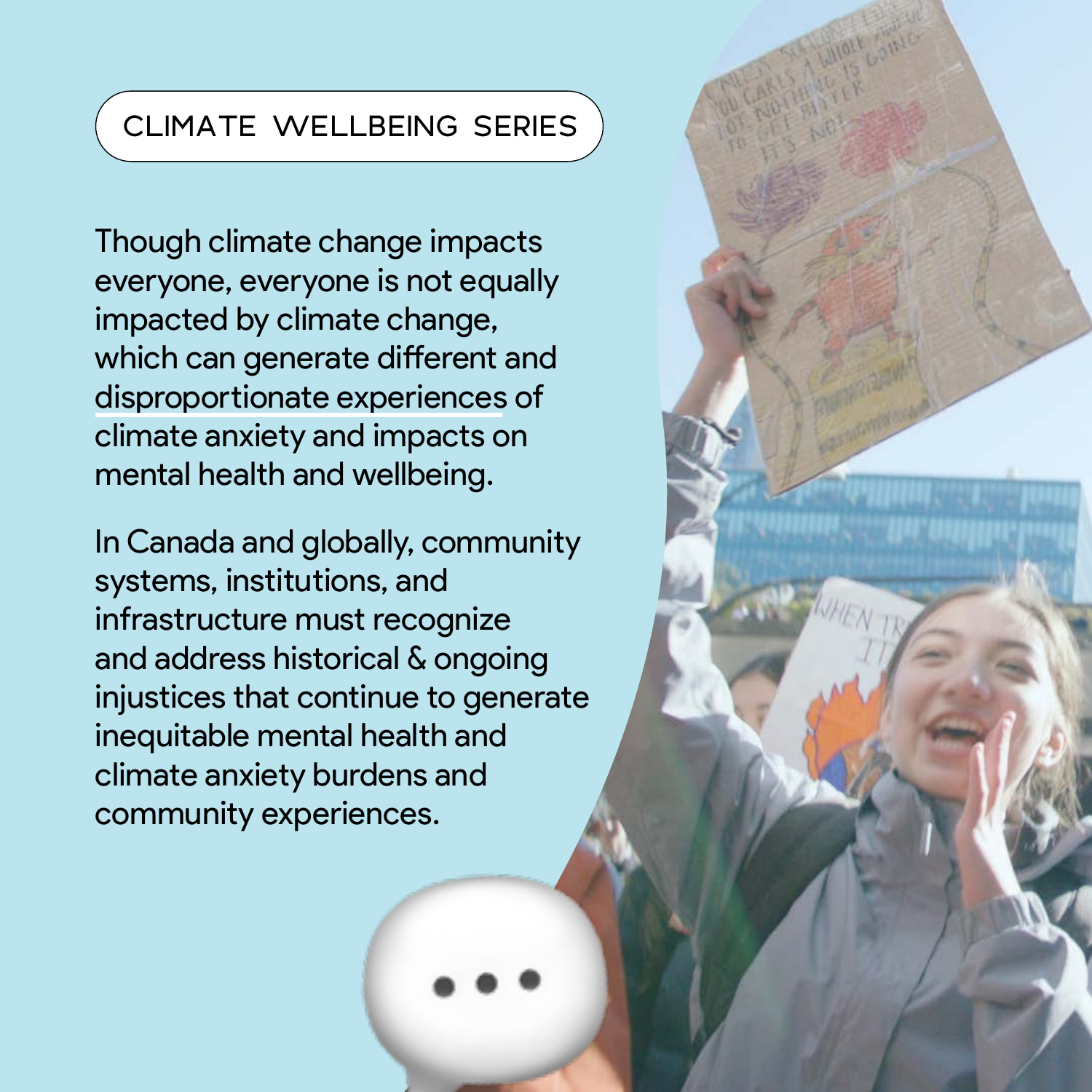### **How do inequitable systems generate disproportionate experiences?**

Legacies of these systems have and continue to direct a disproportionate share of adverse climate impacts and vulnerabilities on Indigenous, Black, People of Colour, LGBTQ2+ communities, the disabled, women, girls, elderly, and the unhoused.

Yet, narratives often tend to prioritize and center privileged voices and perspectives and stories rather than those most impacted and at risk of climate harms. Climate anxiety, mental health and wellbeing discourse needs to be inclusive and equitable.

Start here





#### **THIS IS KATHERINE'S STORY.**

Katherine, an Indigenous (Nimiipuu, Liksiyu, Numu) young person from Oregon, is raising awareness around the protection of First Foods and Indigenous lands from the impacts of climate change.



#### **THIS IS NAZARETH'S STORY.**

Eight Torres Strait Islanders are making a complaint against the Australian government, alleging that its failure to act on climate change is violating their fundamental human rights.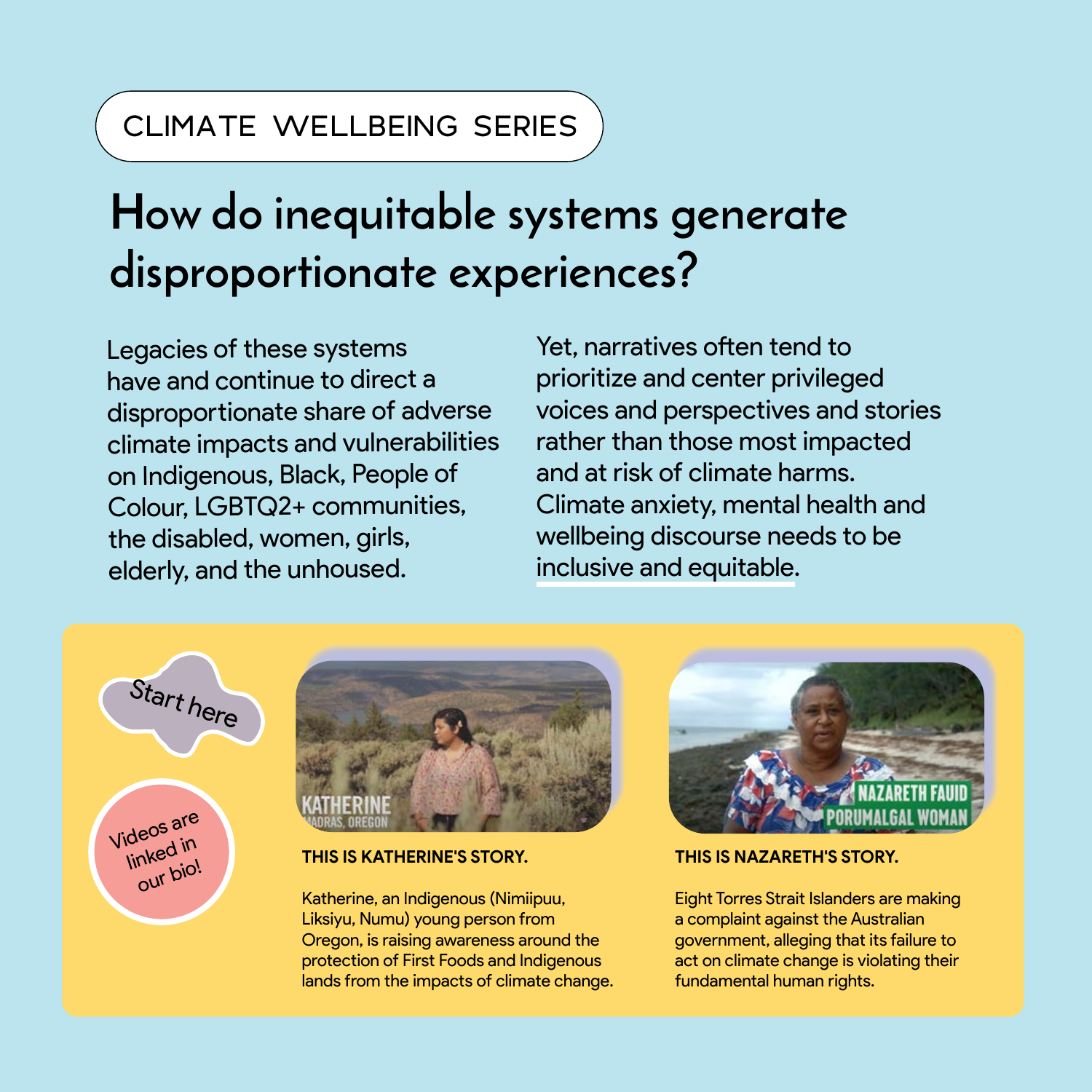## What are some **strategies you have built for yourself and your communities to manage climate anxiety?**

Watch out for our next guide on moving through and beyond climate anxiety!





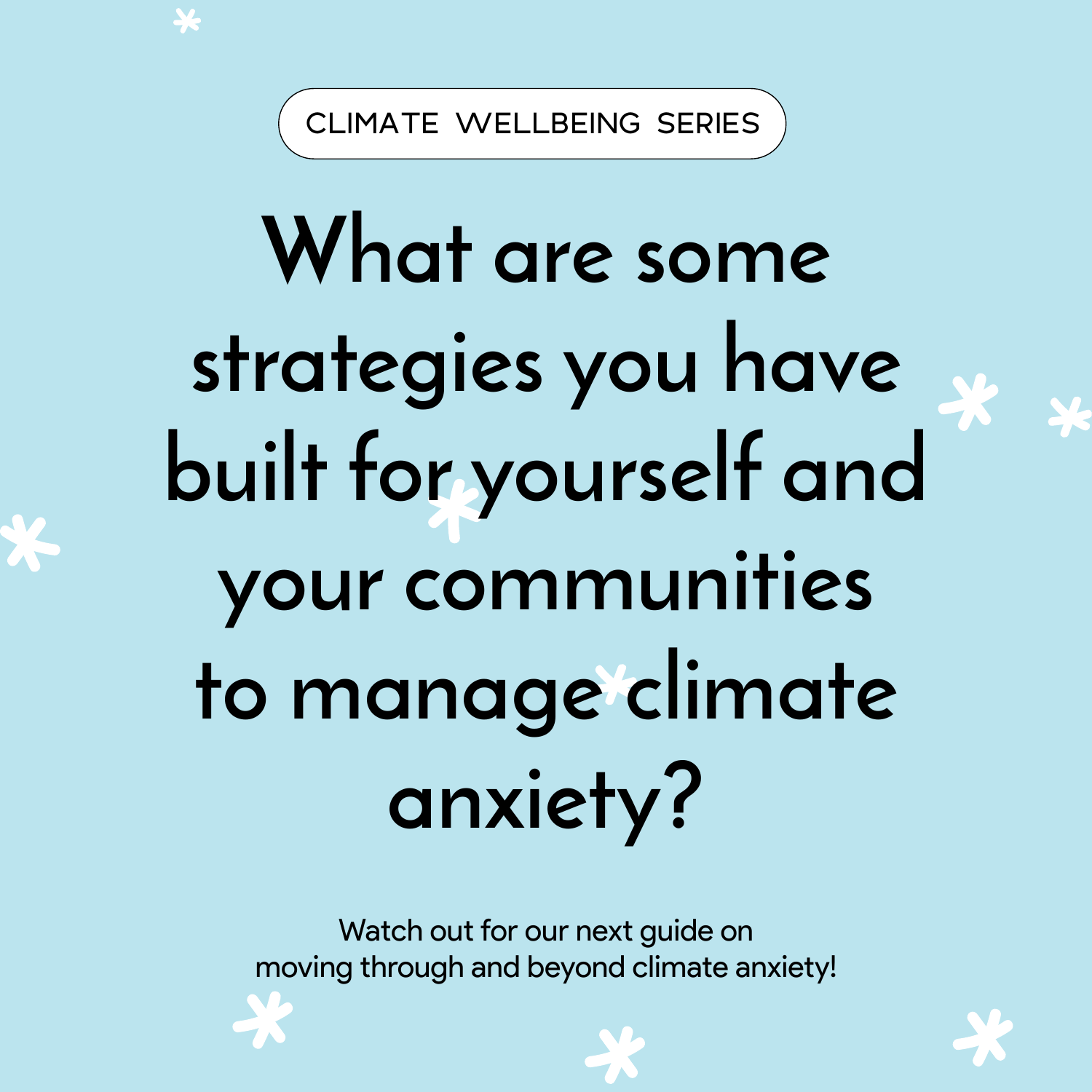### **References + Resources**

#### **Coping With Climate Change Distress**

Australian Psychological Society

**A Field Guide to Climate Anxiety** Sarah Jaquette Ray

**What is Climate Anxiety and What Can We Do About It?** Climate Reality Project

**Climate Change and Mental Health: A Systemic Approach to Action in Post-Secondary Education** Jenalee Kluttz

**Community Resilience and Wellbeing Amid Climate Crisis** Meghan Wise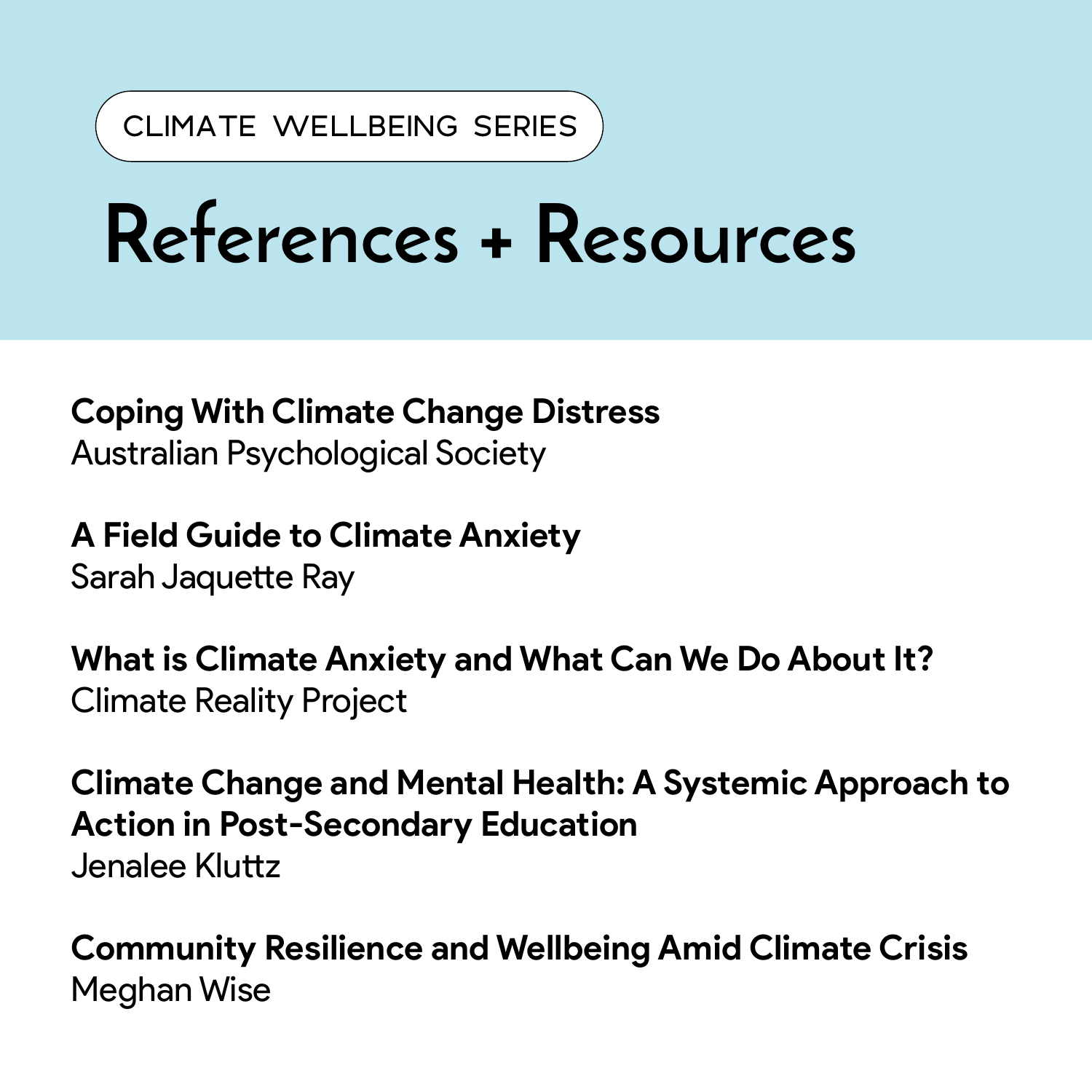

### **Moving through and beyond Climate Anxiety**

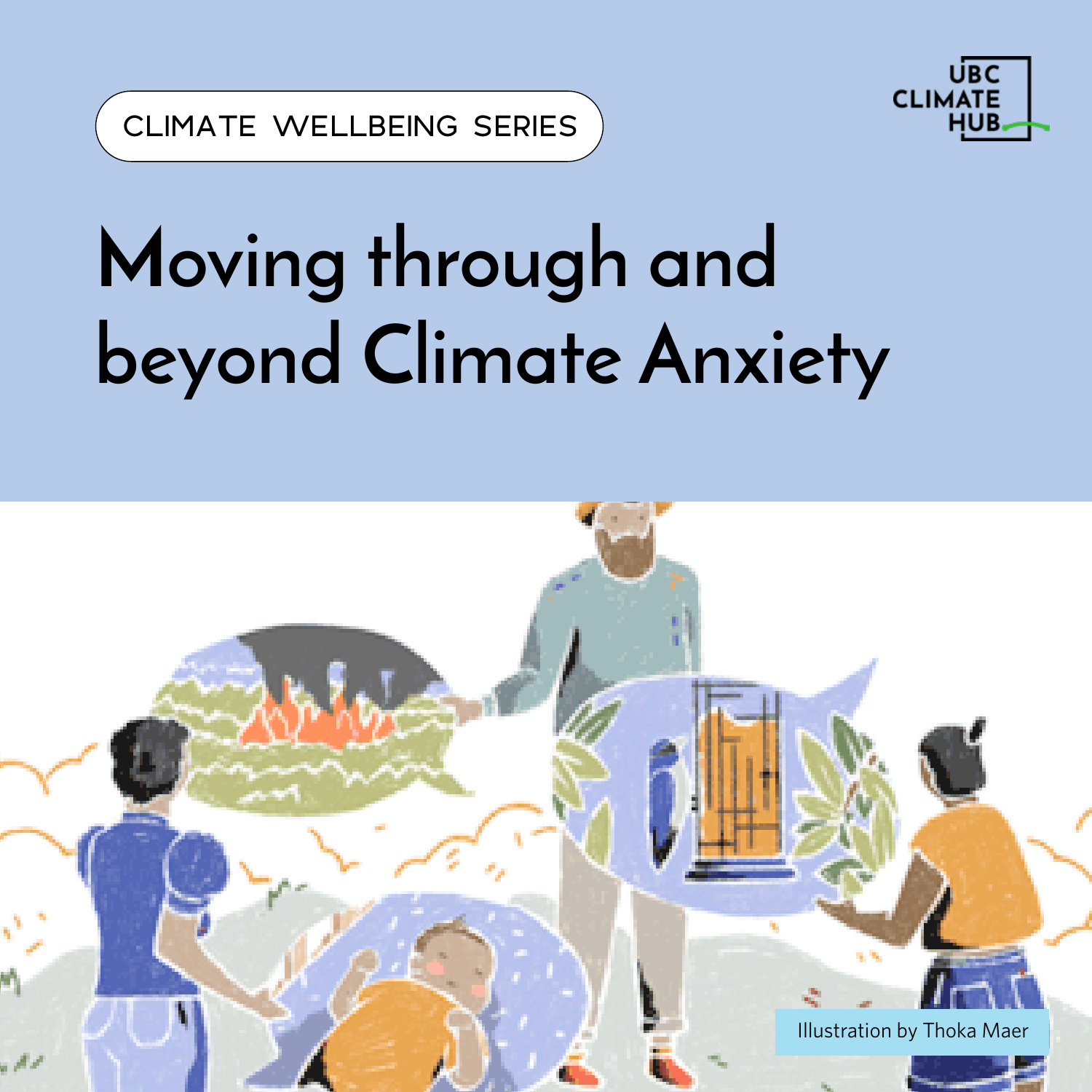### **Strategies for addressing climate anxiety**

There are many ways we can move through and beyond climate anxiety so we do not feel consumed by it.

There are different points of leverage we can engage to help manage the mental health and wellbeing impacts of climate change. This guide offers three leverage points:

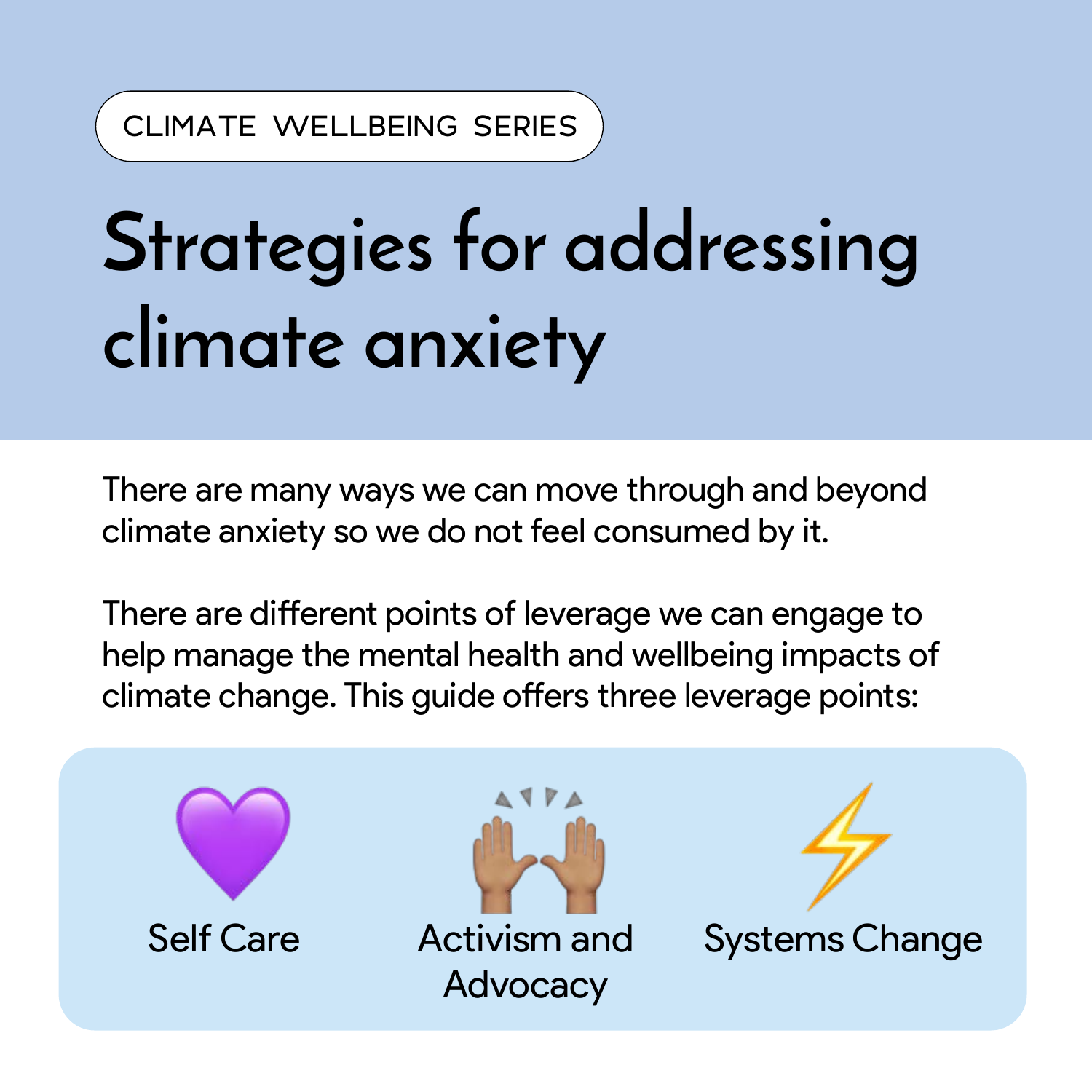### **But! Coping strategies are not one-way suits all.**

When discussing coping strategies, we must recognize and acknowledge how systems of inequity, racism, and discrimination can intersect with coping strategies.

Systems of inequity, vulnerabilities, location, or differing world views can all influence the ways in which coping mechanisms are engaged or mobilized.

Some folks might find certain strategies more useful or important depending on individual experiences and context.

Use this guide as a starting point to find out what works for you!

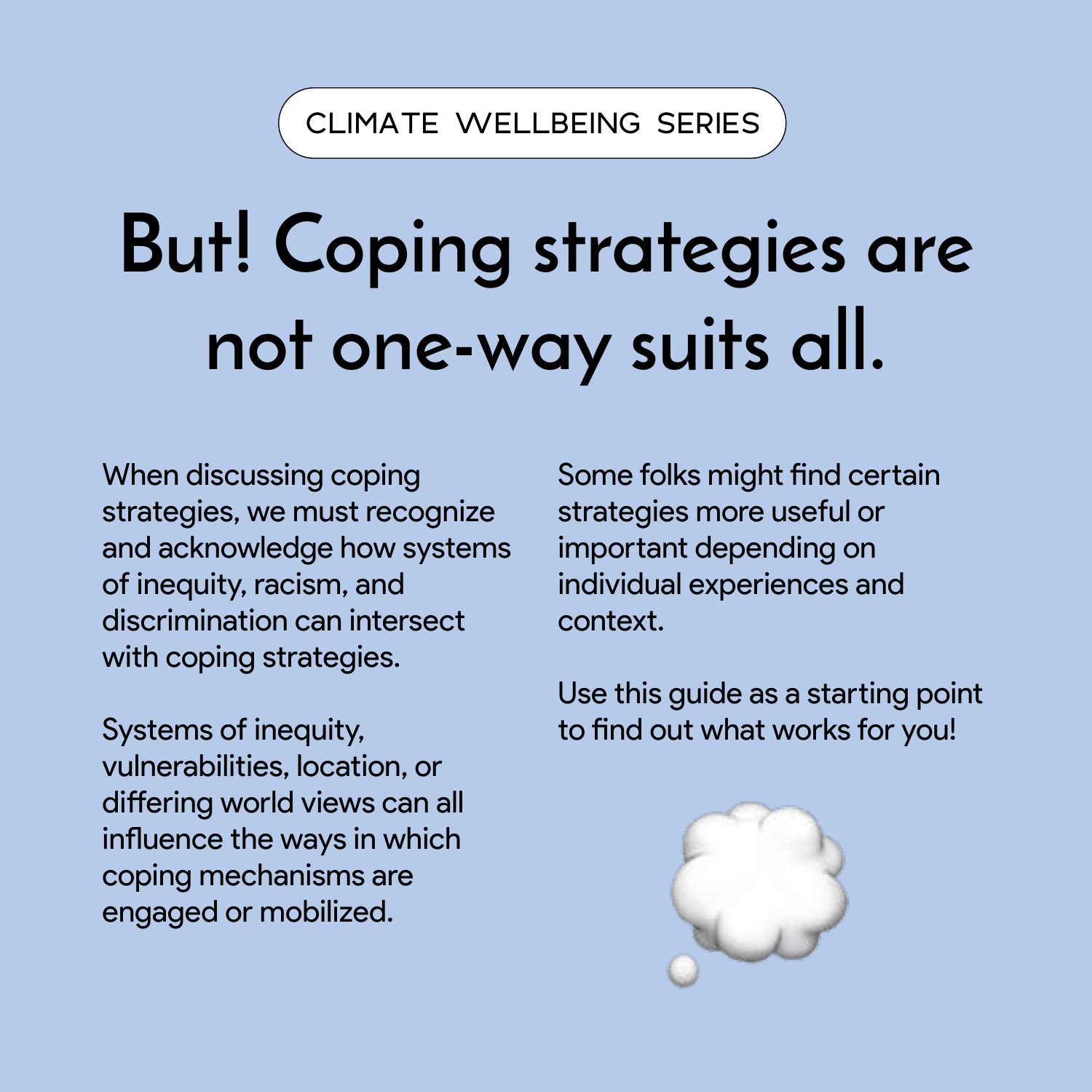### **Self Care Approach**

 Take care of your mental health and wellbeing. Nourishing your mind, body, and wellness can offer more sustainable capacity for long-term climate advocacy and activism.

 Step back from doom scrolling. Prioritize stories highlighting climate momentum!

 Reach out and share your feelings with folks you trust.

 Maintain or take up practices that make room for hope, joy, meaning and purpose in building climate momentum.

 Connect with family, place, culture, community, and nature.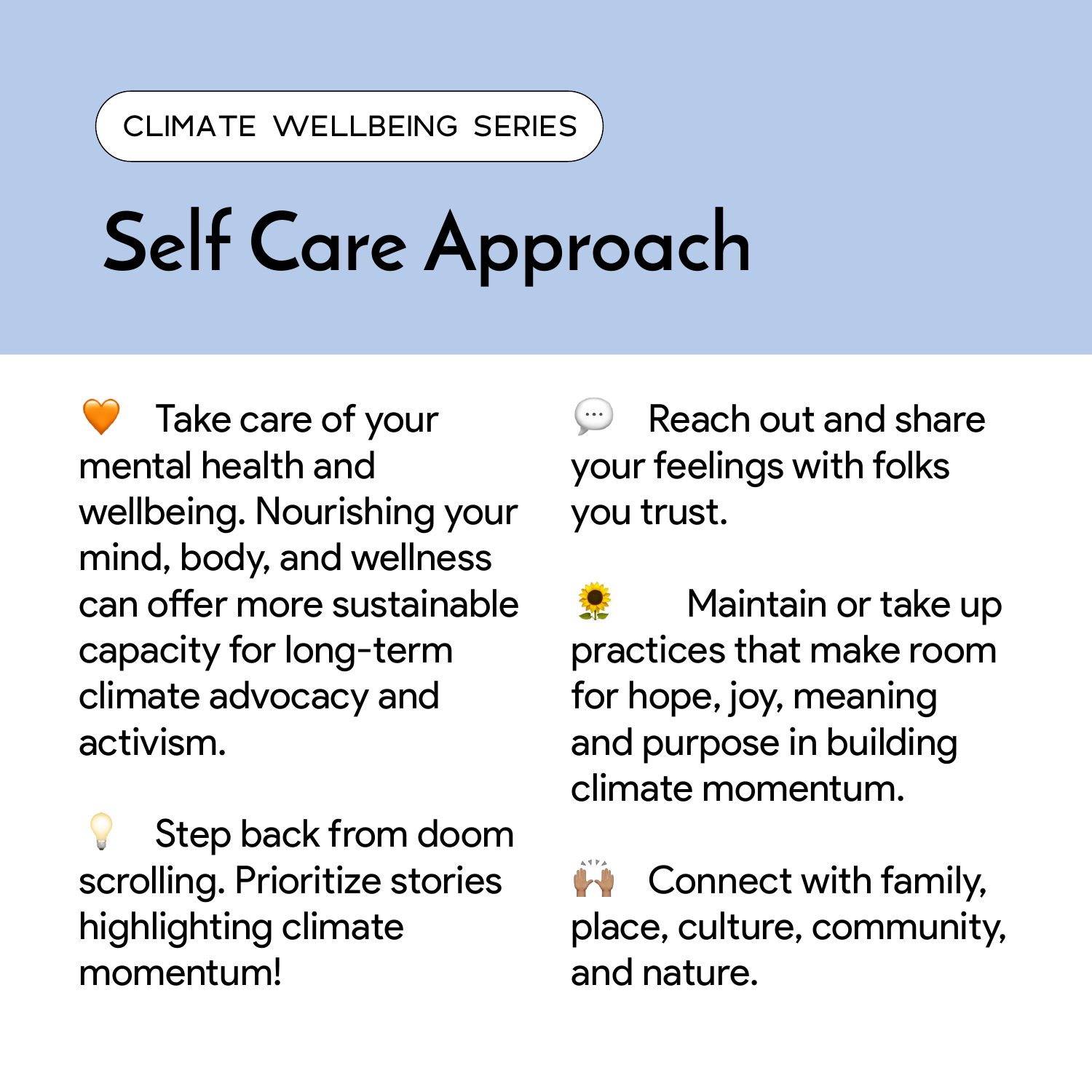### **Activism and Advocacy Approach**

 Be a leader in educating about the mental health and wellbeing impacts of climate change and coping strategies in your networks.

 Join campaigns and lobby political, business, and industry leaders to implement policies that align with climate science and climate justice.

**A** Join local or global climate movements or groups working towards climate justice, sustainability, divestment, or community resilience.

 Volunteer with local groups organizing in your community.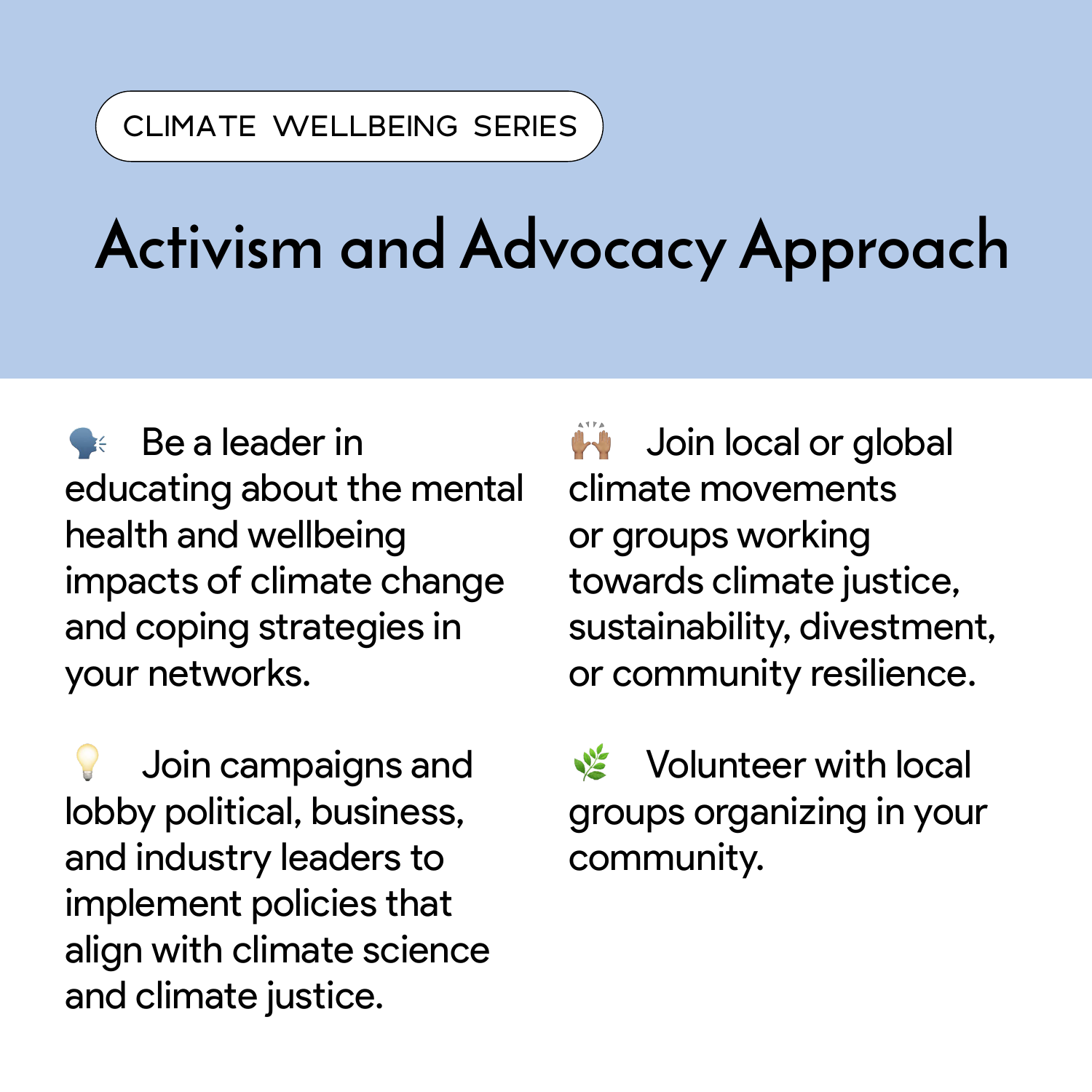### **Systems Change Approach**

 Call for institutions to prioritize climate mental health and wellbeing issues.

 Prioritize addressing inequities such as poverty, racism, houselessness that lead to disproportionate climate burdens and impacts on equity-seeking communities (often lowincome and racialized).

 Vote to empower community leaders committed to addressing mental health and wellbeing impacts of climate change.

 Call for a just transition to renewable energy systems to reduce the dependence on fossil fuels and creating meaningful new jobs.